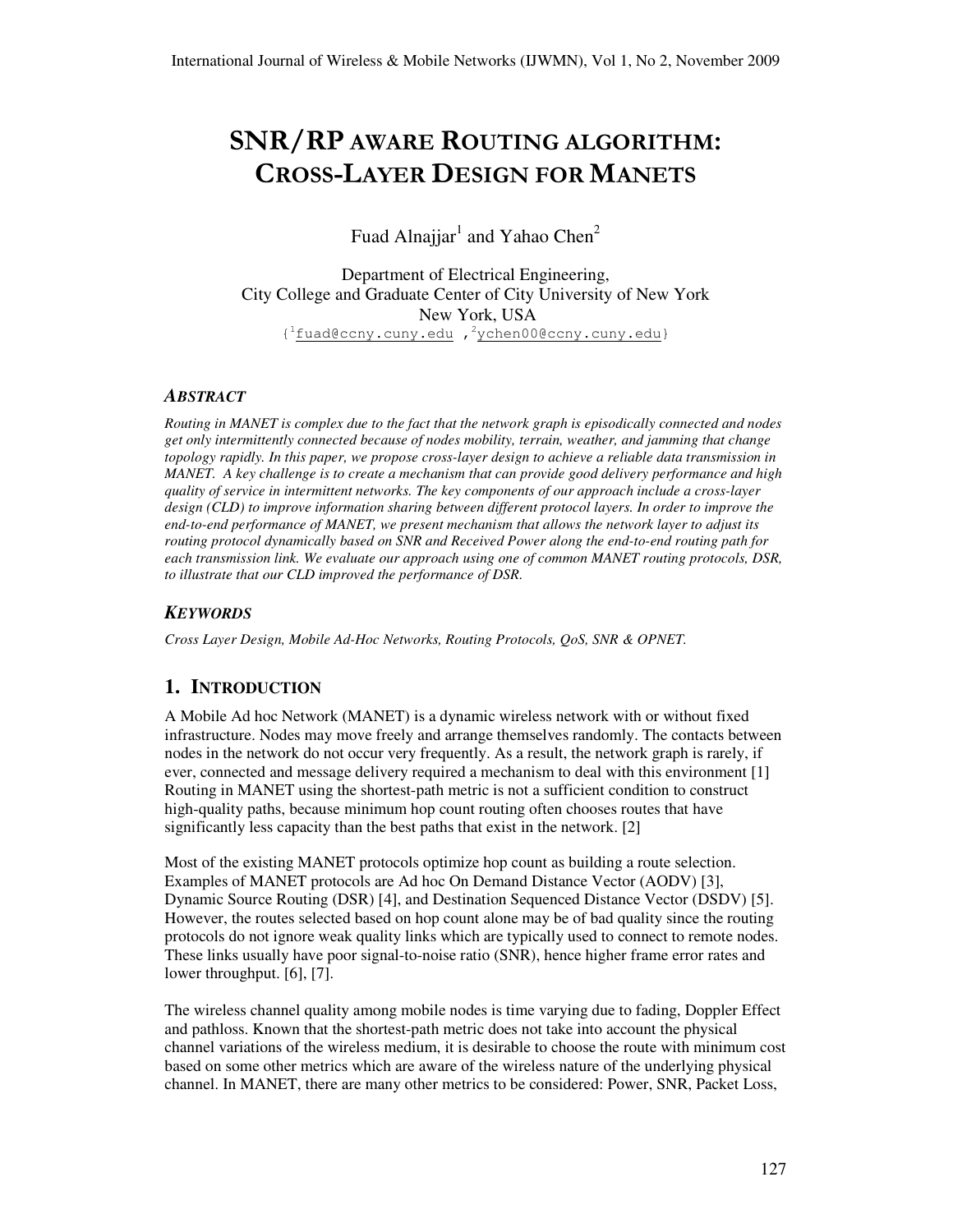Maximum available bandwidth etc. These metrics should come from a cross-layer approach in order to make the routing layer aware of the local issues of the underling layers. [8].

The ability of MANET to provide acceptable quality of service (QoS) is restricted by the ability of the underlying routing protocol to provide consistent behavior despite the inherent dynamics of a mobile computing environment. [9] [10].

Cross-Layer Design has enormous potential in wireless communication systems. By using Cross Layer Design (CLD) we try to offer dedicated QoS for dedicated applications.

Our objective is to design a mechanism to provide an efficient QoS routing protocol to enhance the performance of existing routing protocols in Mobile ad hoc network environment. In this paper we select DSR as one of the common MANET protocols to demonstrate our two models, Signal to noise Ratio (SNR) and Received Power (RP), to enhance the quality of service of the DSR. We evaluate how the protocol differ in the methods it uses to select paths, detect broken links, and buffer messages during periods of link outage. Our new approach is called Signal to Noise Ratio/Received Power Aware Routing Algorithm (SNR/RP). We computed differences in terms of packet delivery ratio, throughput, end-to-end latency, and mechanism overhead. We show that the performance of DSR protocol improved by using the proposed model.

The rest of this paper is organized as follows: Sec. 2 discusses related work. Sec. 3 gives background about DSR. Sec. 4 presents the proposed cross layer design and model optimization. Sec. 5 discusses simulation environment setup. Sec. 6 discusses simulation results and finally Sec. 7 concludes the paper and Sec. 8 presents our future work.

## **2. RELATED WORK**

Many proposals and models addressed quality of service (QoS) among mobile nodes of the wireless networks and considered the link quality in their designs and architectures. Wisitpongphan and et al. [11] proposed a bit error rate (BER)-based routing design, where the chosen route is the one which guarantees the lowest BER at the ending node. They considered providing QoS in terms of BER at the destination node.

[12] presented a mechanism to improve both the routing and data forwarding performance of DSR, with lesser power consumption. This mechanism involves intelligent use of the route discovery and route maintenance process thereby providing faster routing and reduced traffic as compared to the basic DSR. This mechanism enables faster data forwarding and reduced collisions with lesser power consumption.

In [8] authors modified DSR to work as three-state Markov model of the wireless channel instead of two-state Markov model (Gilbert-Elliot model) by applying a higher order of Markov chains. They applied their model to the Dynamic Source Routing protocol (DSR). In their proposed modified DSR, both the route discovery and route selection are based on physical layer parameter and the link monitoring function located at each node.

Authors in [13] proposed a simple extension of DSR. They presented a model to reduce routing overhead in request process and the anycast group management protocol is discussed.

# **3. BACKGROUND**

DSR stands as one of the common representatives of reactive routing protocols like all On-Demand routing algorithms, Ad Hoc On-Demand Distance Vector (AODV), Dynamic MANET On-demand (DYMO). DSR applies source routing rather than hop-by-hop routing, in which each packet to be routed carrying in its header the full ordered list of nodes through which the packet should pass. The key benefits of source routing is that intermediate nodes do not need to maintain up-to-date routing information in order to route the packets they forward, since the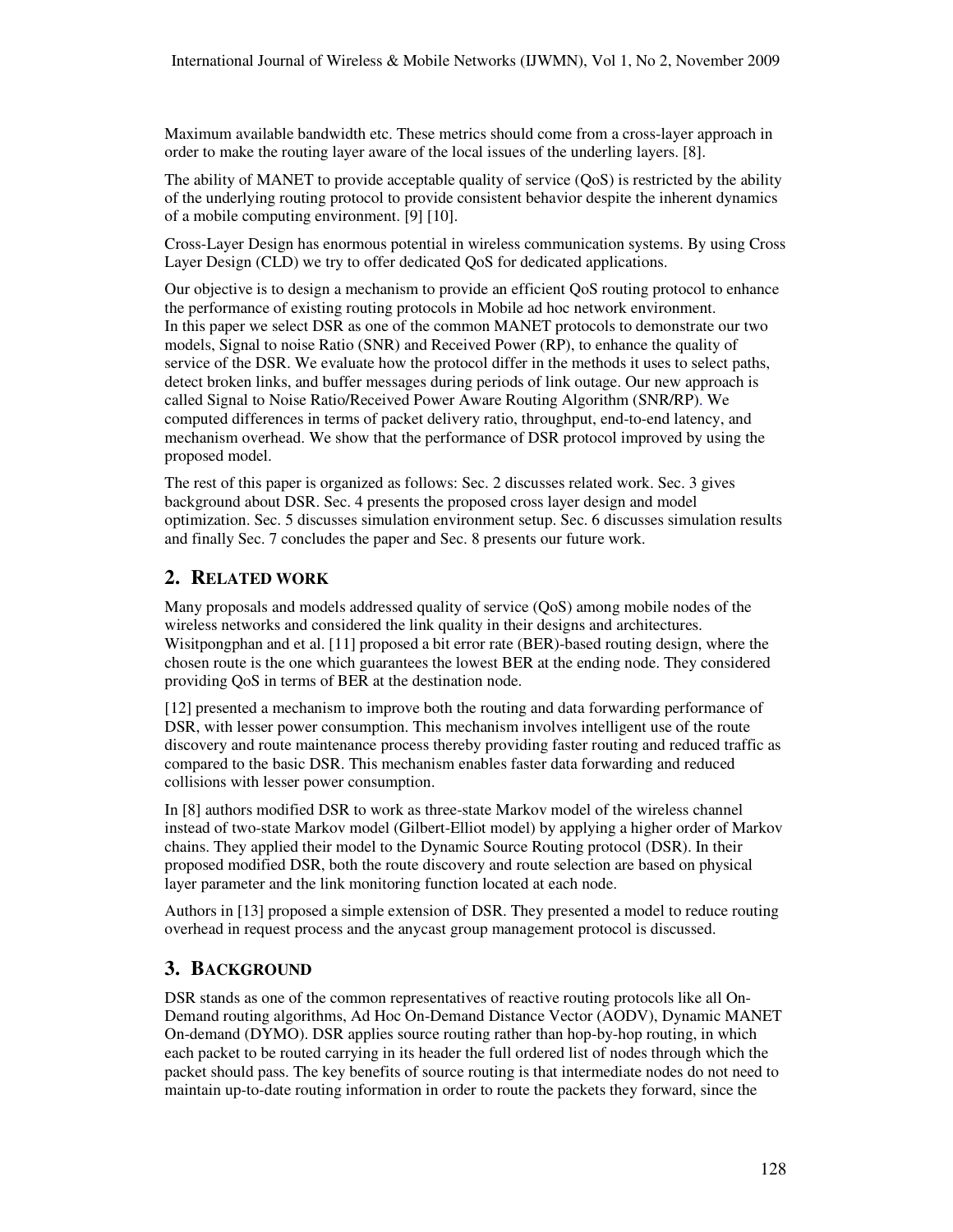packets themselves already contain all the routing decisions. This fact, coupled with the ondemand nature of the protocol, eliminates the need for the periodic route advertisement and neighbor detection packets present in other protocols. [14]

In DSR source node generates a route request packet when it has a new route to a destination. The route request is flooded through the network until it reaches some nodes with a route to that destination. See figures 1 and 2.





Figure 1. S sends Route Request to D Figure 2. D sends Route Reply to S

Each route request packet holds the information of the route it has propagated. When the route request packet arrives at the destination or an intermediate node with a route to the destination, a route reply packet will be generated. This reply packet is then sent back to the source node following the reverse route contained in the route request packet. While transmitting the data traffic, the complete path is added to each data packet according to the routing table of the source node. The intermediate nodes forward packets according to the path provided in the packet. See figure (1.b).

More clearly, in DSR routing protocol to send route reply packet, when current route breaks, destination seeks a new route. In this paper we try to change route selection mechanism. We also define a signal to noise Ratio and received power parameters as new metrics in which those values are added to the route reply packet. Given those features, source node can select the best and more stable route out of various available routes based on Signal to Noise Ratio (SNR) or Received Power (RP). Therefore we can improve the Quality of service (QoS) and the performance of the routing protocols in MANET environment.

# **4. SNR/RP AWARE ROUTING ALGORITHM (BEST OF WORSE END-TO-END ROUTING PATH)**

Routing in MANET is difficult as a result of the dynamic nature of network topology and the resource constraints. The issue of Link reliability in mobile ad hoc networks is a main problem to transmit messages through the wireless channels. Routing in multi-hop wireless networks using the shortest-path metric is not an adequate condition to build good quality paths, because minimum hop count routing often selects paths that have significantly less capacity than the best paths that exist in the network. [2]

Physical-layer limits of wireless channel because of: time-varying fading, multipath, co-channel interference, hostile jamming, mobility, dynamic network topology.

In technicality, information from the transmission links, such as Signal to Noise Ratio (SNR) and Received Power (RP), can furnish valuable information to the source node about the transmission paths as far as routing is concerned. Each wireless node can communicate with any other node within its transmission range, which depends on SNR and RP at the receiver node.

We modified the route reply packet format and added two extra fields in the packet format to store the worst value of power strength (received power strength) and worst value of SNR (signal-to-noise ratio) along the route from destination to source. See figure 3.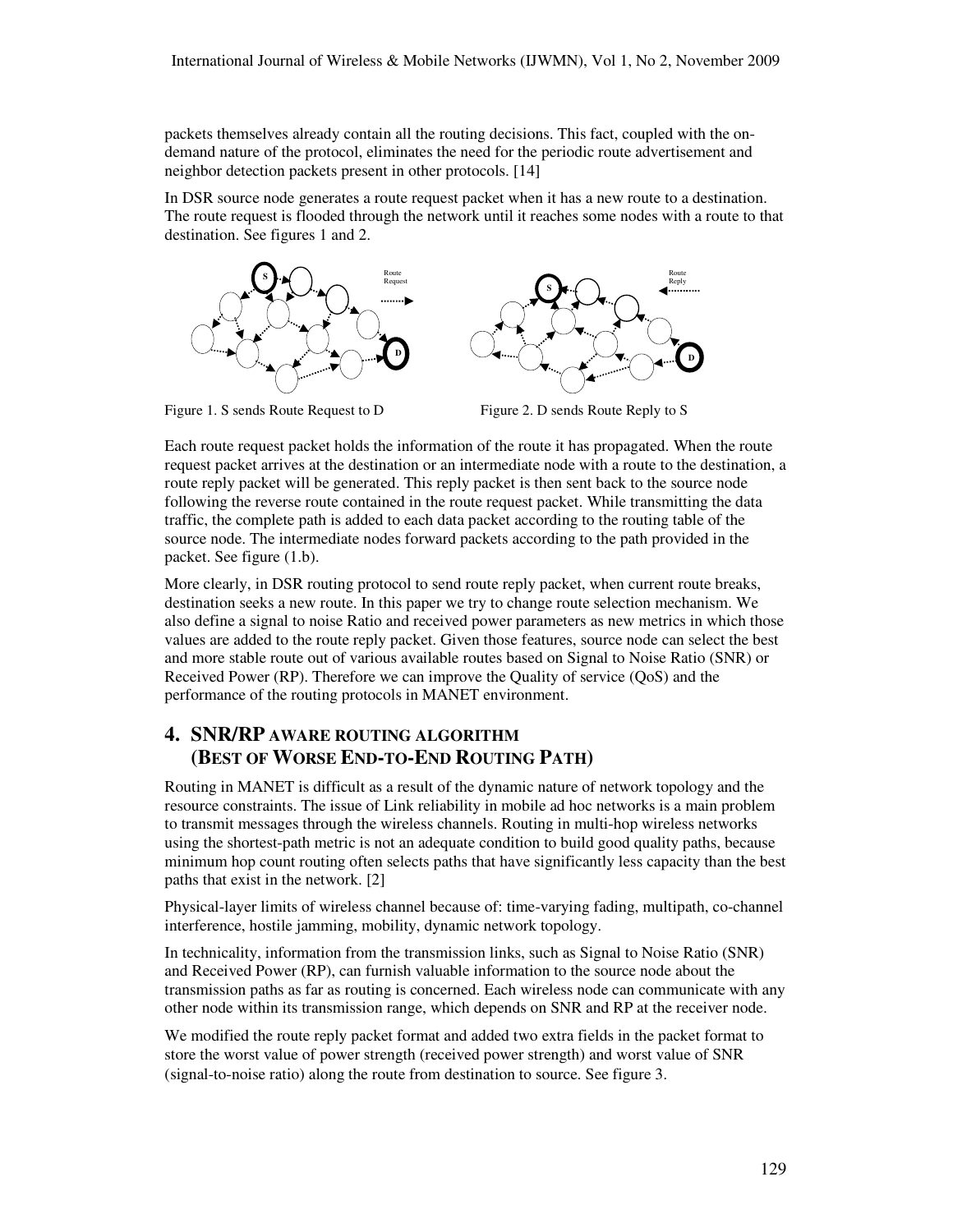| Next Header        |          | Reserved           |                    | Payload Length      |                       |  |
|--------------------|----------|--------------------|--------------------|---------------------|-----------------------|--|
| $(8 \text{ bits})$ |          | $(8 \text{ bits})$ |                    | $(16 \text{ bits})$ |                       |  |
| Options            | data     |                    | <b>SNR</b>         |                     | <b>Received Power</b> |  |
| (C bits)           | (C bits) |                    | $(8 \text{ bits})$ |                     | $(8 \text{ bits})$    |  |

Figure 3: Modified Route Reply packet format of DSR including metrics of SNR and RP.

Section 3 illustrated how original DSR works. We modified also the mechanism of DSR process to include our SNR/RP model. The new mechanism will works as follows: when the route request packet arrives at the destination or an intermediate node with a route to the destination, a route reply packet will be generated. This reply packet is then sent back to the source node following the reverse route contained in the route request packet. Each intermediate node will update the SNR and RP values if its link values of SNR and RP lower than the existing recorded values in the route reply packet. If SNR/RP values of its link are greater than recorded value, the node will not update the value. The process will continue until the route reply packet reach the source node. Now, at the source node there are many of available routes with different values of SNR and RP. The Source node will select the route based on the value of best of worse available values of SNR or RP. Figure 4 demonstrates the flow chart of how modified DSR routing protocol works after implementing the SNR/RP model. Dotted-line areas in the figure represents new process.



Figure 4. Flow chart shows how SNR/RP model works with DSR.

Figure 5 illustrates the mechanism of our new approach, SNR/RP aware routing algorithm when it applies to DSR routing protocol. The values on links represent the values of Signal to Noise Ratio of the link or values of received power of the link. When node S needs to send a packet to node R. Node S sends 2 route request packets along path 1 and path 2. Node R generates 2 route reply packets to node S along the reverse routes of paths 1 and 2. Now, at node S there 2 available routes to destination R, path 1 with 5 hops but the lowest value of SNR or RP found in the end-to-end path is 3, and path 2 with 4 hops but the lowest value of SNR or RP found in the end-to-end path is 2. Source node S will sort the two routes and select path 1 based on our new mechanism since the best worse value of path 1 is 3 is grater than the worse value of the other path which is 2. Traditional DSR protocol will select Path 2 that has minimum number of hops eventhough the path has low-quality of service.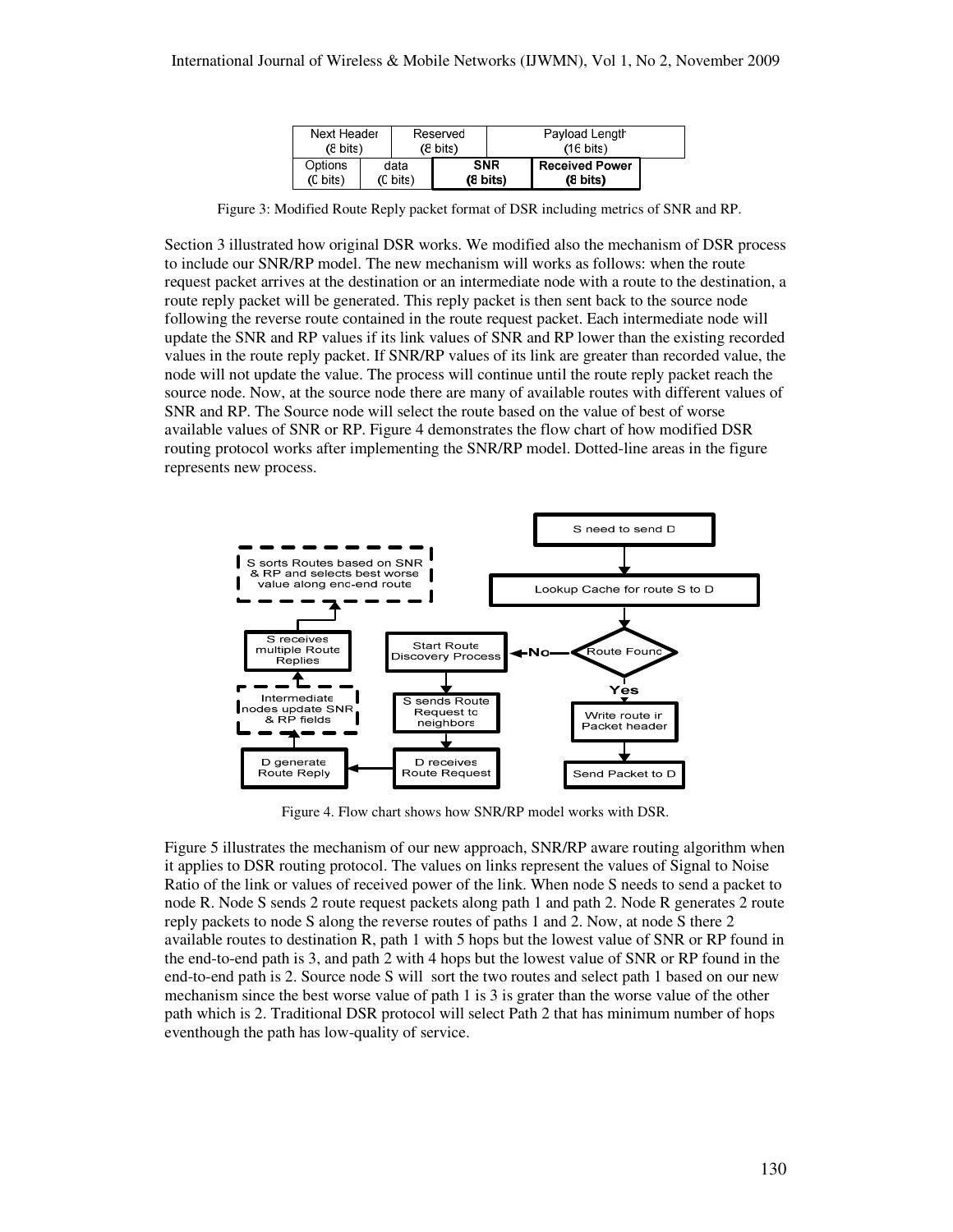

Figure 5: Scenario shows that modified DSR with SNR/RP will select path 1 (High QoS) rather than path 2 (minimum number of hops).

Wireless channels have high channel bit error rate and limited bandwidth. The high bit error rate degrades the quality of transmission and the network performance. A routing protocol that can not quickly recover from link breakage caused by mobility renders a QoS model incapable of meeting delivery requirements. [9]. Implementing our model will guarantee the Quality of service in the environment of MANET where is QoS is low. Any routing protocol should be smart enough to pick a stable and good quality communication route in order to avoid any unnecessary packet loss.

Routing in MANET is challenging due to the dynamic nature of network topology and the resource constraints. In our model, we create a mechanism that can provide good delivery performance and high quality of service in MANET environment that characterized with intermittent network and episodically connected and nodes get intermittently connected because of nodes mobility, terrain, weather, and jamming to reach a reliable data transmission.

## **5. SIMULATION ENVIRONMENT**

The cross-layer algorithm described above was implemented and evaluated in OPNET v 14.5 simulator [15]. Table 1 shows the parameters used in our simulation.

The fading modules contributed in [16] are included into account. The modulation, BPSK, compute the BER under fading condition from the loop-up tables. We calculate the Doppler shift velocity according to the ground speed, pitch, and yaw of the transmitting node and the receiving node. Look up the fading amplitude according to the Rician K=5 factor. [17]. We considered in our network topology to include fading, Doppler effect, various speed mobility.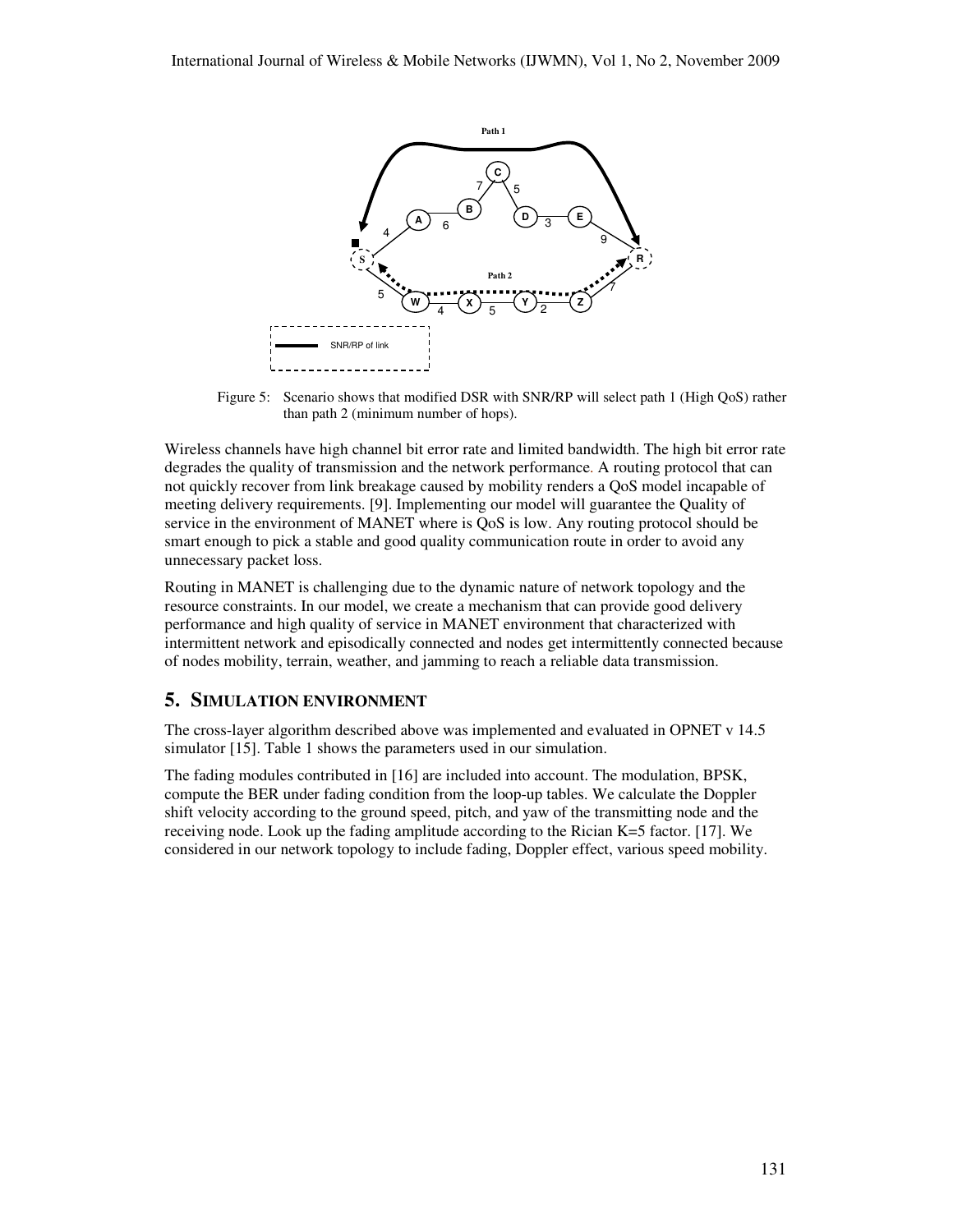|  |  |  |  | Table 1: simulation setup |
|--|--|--|--|---------------------------|
|--|--|--|--|---------------------------|

| <b>Parameters</b>                | <b>Value</b>              |  |
|----------------------------------|---------------------------|--|
| Network Size                     | $3 \times 3$ Km           |  |
| <b>Modulation Scheme</b>         | <b>BPSK</b>               |  |
| Traffic rate                     | 11 Mbps                   |  |
| <b>Transmit Power</b>            | 35 mW                     |  |
| Packet Reception-Power Threshold | $-75$ dBm                 |  |
| Mobility model                   | Random-Waypoint           |  |
| Propagation–Path loss            | Free space                |  |
| Propagation fading model         | Rayleigh, Rician          |  |
| Rician K Factor                  | 5                         |  |
| MAC protocol                     | 802.11                    |  |
| Packet size                      | $1024 \text{ bits}$       |  |
| Routing protocol                 | DSR                       |  |
| Carrier frequency                | $2.4$ GHz                 |  |
| Nodes number                     | 80                        |  |
| <b>Transmission Range</b>        | $300 - 400$ m             |  |
| Speed of nodes                   | $3, 6, 9, 12 \text{ m/s}$ |  |

# **6. RESULTS**

Simulation results show that according to the channel quality, the delay, received data and throughput show significant improvement in performance when compared to traditional DSR. Our results indicate that the cross-layer design using the model of Signal to Noise Ratio SNR aware routing algorithm provides a better improvement in the Quality of Service when compared to the traditional DSR routing protocol and the Received Power (RP) aware routing algorithm improved the performance of traditional DSR.

It is immediately evident from the results given in figures 6-11 that our SNR/DSR model improved the performance of traditional DSR.



Figure 6. SNR & RP models improve the throughput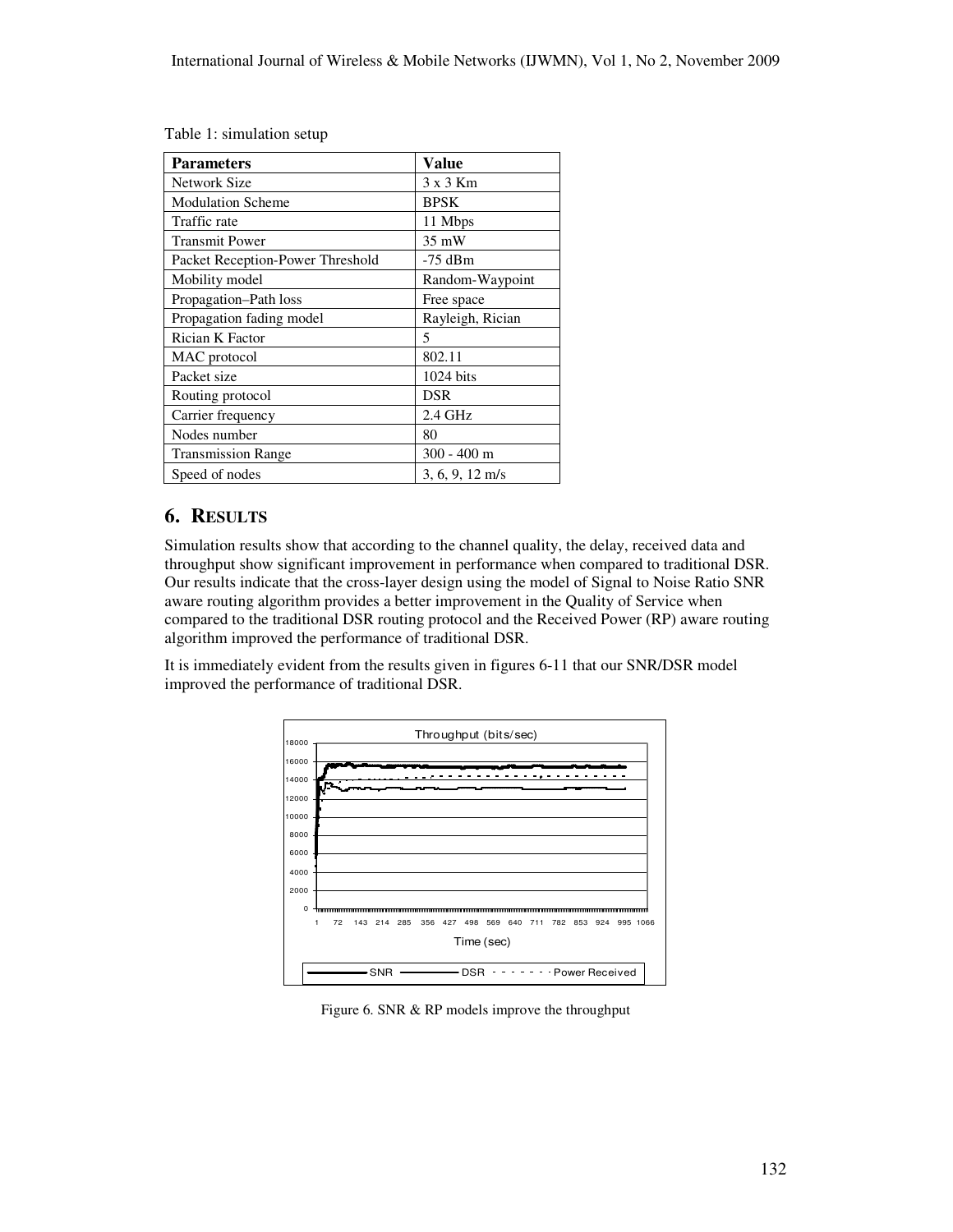

Figure 7. RP model reduces the delay



Figure 8. RP & SNR models improve the delivery rate



Figure 9. RP & SNR models increase number of ACKs sent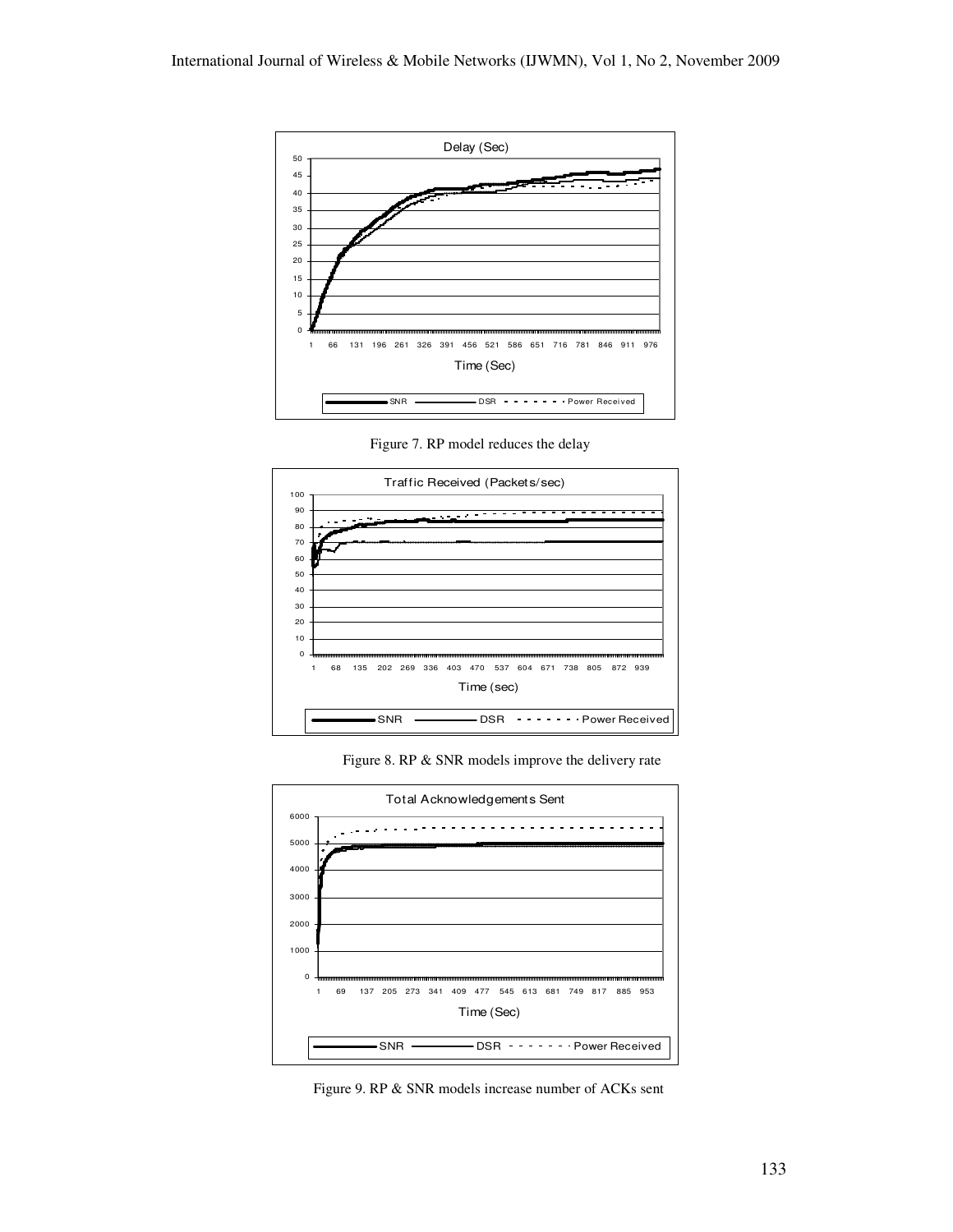

Figure 10. SNR & RP models improve numbers of destination's repliers



Figure 11. SNR & RP models reduced number of errors sent

## **7. DISCUSSION AND CONCLUSIONS**

In this work, we modified the DSR protocol to choose routes according to the Signal to Noise Ratio (SNR) or a Received Power (RP) criterion which is characterized with the best value of SNR or RP of the weakest link along the route from destination to source to eliminate the routes with bad links that has very low SNR and to improve QoS. We have presented our recent results of the SNR/RP aware routing design to achieve reliable communication in networks associated with intermittent connectivity. The challenge was to find a routing design that can deal with dynamic environment causing networks to split and merge, considering nodes mobility, fading, and Doppler Effect. Simulation results show that our model achieved better performance than traditional DSR protocol in terms of delivery rate, delay, throughput over intermittent network.

## **8. FUTURE WORK**

We intend to continue on developing the proposed model and provide a detailed analytical as well as simulation-based study. Our future work will complete the research to implement SNR/RP aware routing design on AODV, GRP, TORA and OLSR. Also, we will study and analyze the impact of the physical layer parameters on the performance of the Delay Tolerant Network (DTN)-based probabilistic routing protocols. We will design a cross-layer frame assists information exchanges between different network layers, expedites upper layers'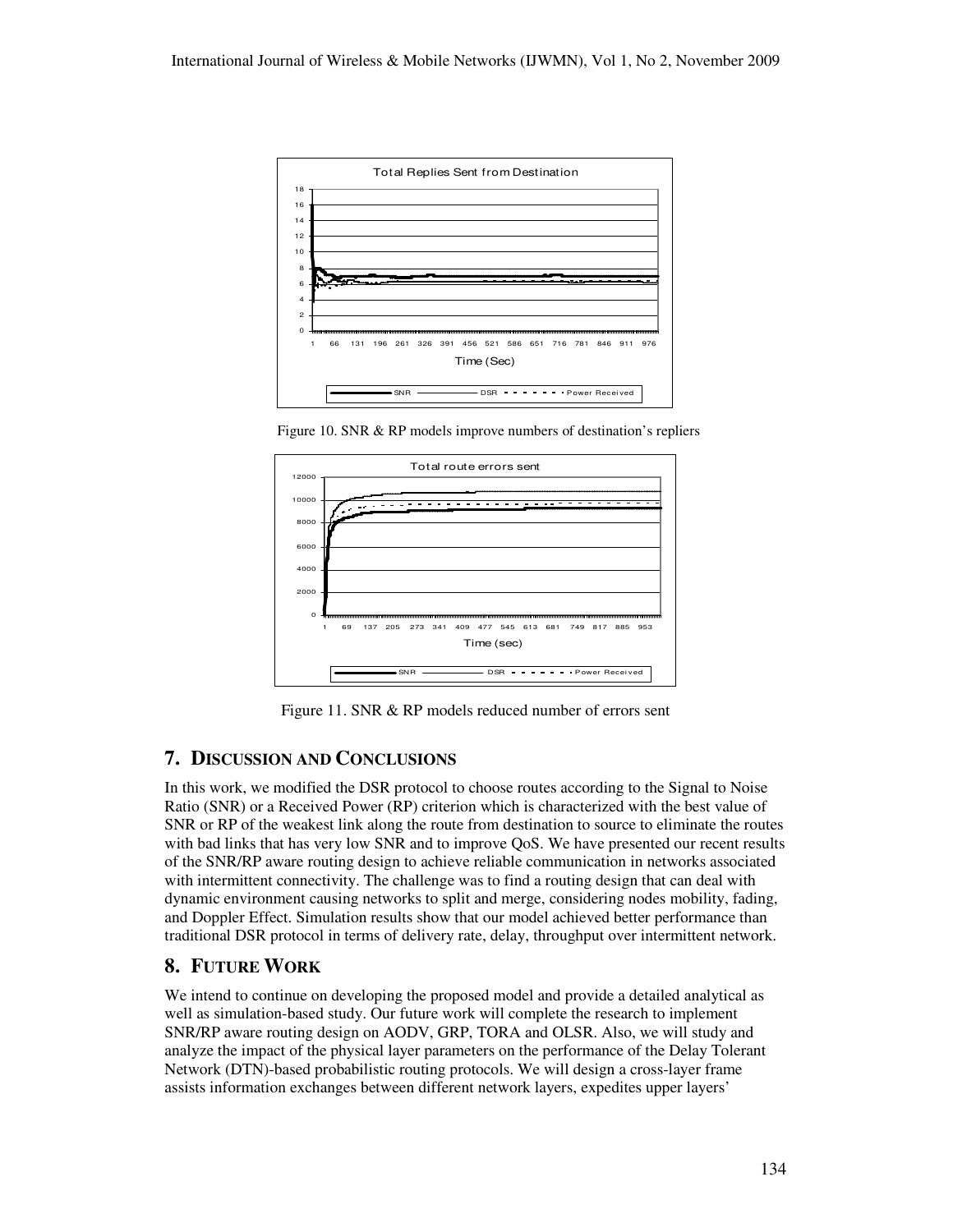response to quick changes of physical links and outside environment, and helps to optimize link selections in MANET using DTN routing protocols. Our future work will complete the research by implement DTN based routing algorithms in Aerial/terrestrial Airborne Network environment.

#### **ACKNOWLEDGEMENTS**

This work is based on research sponsored by the Air Force Research Laboratory under agreement FA8750-09-1-0158. The US Government is authorized to reproduce and distribute reprints for Governmental purposes notwithstanding any copyright notation thereon.

## **DISCLAIMER**

The views and conclusions contained herein are those of the authors and should not be interpreted as necessarily representing the official policies or endorsement, either expressed or implied, of the Air Force Research Laboratory or the US Government.

## **REFERENCES**

- [1] Fuad Alnajjar, Tarek Saadawi, "Social-stratification Probabilistic Routing Algorithm in Delay-Tolerant Networks", The International Conference on Wireless Algorithms, Systems and Applications (WASA'09), Boston, MA, August 2009, Pages: 579–591.
- [2] Wing Ho Yuen, Heung-no Lee and Timothy D. Andersen "A Simple and Effective Cross Layer Networking System for Mobile Ad Hoc Networks", in: PIMRC 2002, vol. 4, September 2002, pp. 1952-1956
- [3] C. E. Perkins and E. M. Royer, "Ad-hoc on-demand distance vector routing," in Proc. IEEE Workshop on Mobile Comp. Sys.and Apps., Feb. 1999, pp. 90-100.
- [4] D. B. Johnson and D. A. Maltz, "Dynamic source routing in ad hoc wireless networks," in Mobile Computing, 1996, pp. 153-181.
- [5] C. E. Perkins and P. Bhagwat, "Highly dynamic destinationsequenced distance-vector routing (DSDV) for mobile computers", Computer Communications Review, pp. 234-244, Oct.1994.
- [6] H.M. Tsai, N. Wisitpongphan, and O.K. Tonguz, "Link-Quality Aware AODV Protocol," in *Proc. IEEE International Symposium on Wireless Pervasive Computing (ISWPC) 2006*, Phuket, Thailand, January 2006
- [7] E. Royer and C.-K. Toh, "A Review of Current Routing Protocols for Ad Hoc Mobile Wireless Networks," IEEE Personal Communications Magazine, vol. 6, No. 2, April 1999.
- [8] Merlinda Drini & Tarek Saadawi ."Modeling Wireless Channel for Ad-Hoc Network Routing Protocol", ISCC Marakech Marocco, July 2008, Page(s): 549-555
- [9] John Novatnack , Lloyd Greenwald & Harpreet Arora, "Evaluating ad hoc routing protocols with respect to quality of service", Wireless And Mobile Computing, Networking And Communications, 2005. Volume 3, 22-24 Aug.2005, Pages: 205-212
- [10] Frank Aune "Cross-Layer Tutorial" NTNU 2004
- [11] N. Wisitpongphan, G. Ferrari, S. Panichpapiboon, J.S. Parikh, and O.K. Tonguz, "QoS provisioning using BER-based routing for ad hoc wireless networks", IEEE Vehicular Tech. Conf. (VTC Spring 2005), PP. 2483-2487.
- [12] Arun kumar .B.R, C. Lokanatha Reddy and P.S. Hiremath, "High performance Modified DSR with Power Consumption Optimization for Mobile Adhoc Networks." IJCSNS International Journal of Computer Science and Network Security, VOL.7 No.5, May 2007.
- [13] Vivek Gulati, Aman Garg and Nitin Vaidya, "Anycast in Mobile Ad Hoc Networks," Technical Report, Texas A&M University, April 2001.